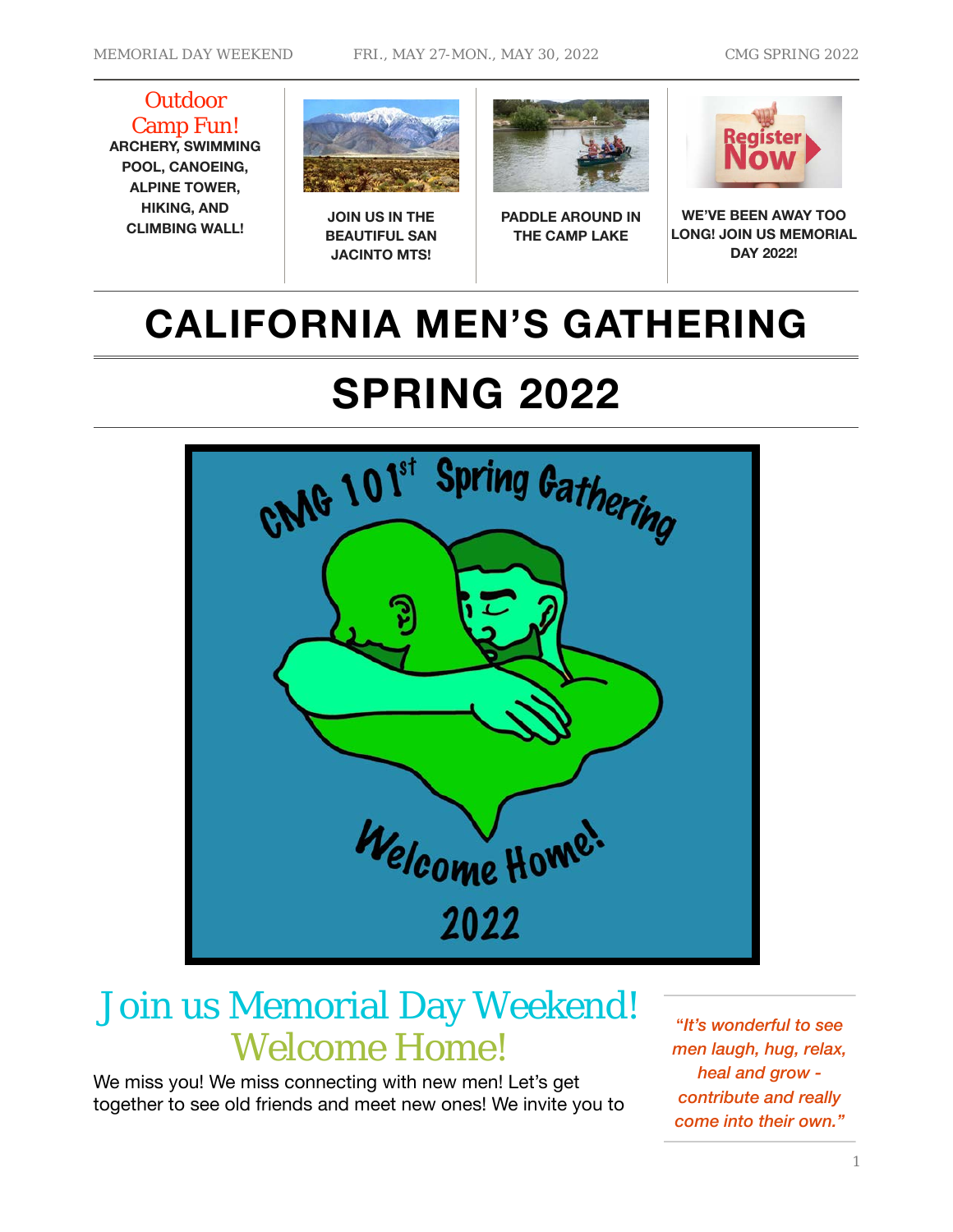spend this year's Memorial Day weekend in a beautiful mountain woodland retreat in the San Jacinto mountains near Palm Springs! The CMG Planning Committee is excited, and we're sure you will be too! Bring your hiking boots and sleeping bag as well as your swimsuits, flip flops and towel and join us for fun and relaxation:

 California Men's Gathering Spring 2022 San Jacinto Mts. (near Idyllwild, CA, Riverside County) Friday, May 27 - Monday, May 30, 2022

# Who We Are

Men come together from California and beyond to make their lives bigger, escape from their daily routines, open their hearts and minds, relax, play, and connect with a diverse community of men. The CMG Spring Gathering is an opportunity to feel "Welcome Home!" in a great program of spiritual, physical, and creative arts & crafts activities as well as a selection of fun evening social events. Each man is encouraged to create his weekend as he chooses, so the weekend can be about what you want, simply enjoying life, laughing with new guys, exploring yourself, and having a great time! As part of creating a safe space for everyone, all Gatherings are drug- and alcohol-free.

The Spring Gathering weekend includes all 8 meals, accommodations, workshops, and evening social events. A wide variety of traditional outdoor activities such as swimming, hiking, canoeing, Alpine tower, climbing wall, and archery are also included. A deep-experience Ropes Course will be available for a small fee and sign-up. With our spiritual, artistic, and social workshops, we're sure you'll find something to keep you active, returning home rested and reinvigorated. The CMG Spring Gathering is the perfect weekend getaway to rediscover yourself and even to find those hidden strengths you didn't know you had!

# COVID Measures

Up-to-date and documented vaccination (complete vaccination plus booster, documented) will be required in advance of everyone registering at the time of registration. In addition, a negative COVID test done either 5/27/22 or 5/26/22 must be presented on arrival. Masks may be required in meetings at camp depending on the guidelines in force that weekend. The number of sleepers in each bunkhouse has been reduced by half.

*CMG Spring 2022 welcomes you to the San Jacinto Mountains*





In May 2022, the CMG Spring Gathering will again take place in the San Jacinto Mountains south of Palm Springs. The camp features a conference center, dining hall, and five comfortable temperaturecontrolled dorms with bunk beds, as well as a nature center, archery range, Alpine tower, ecology center, lake, and horse shelter.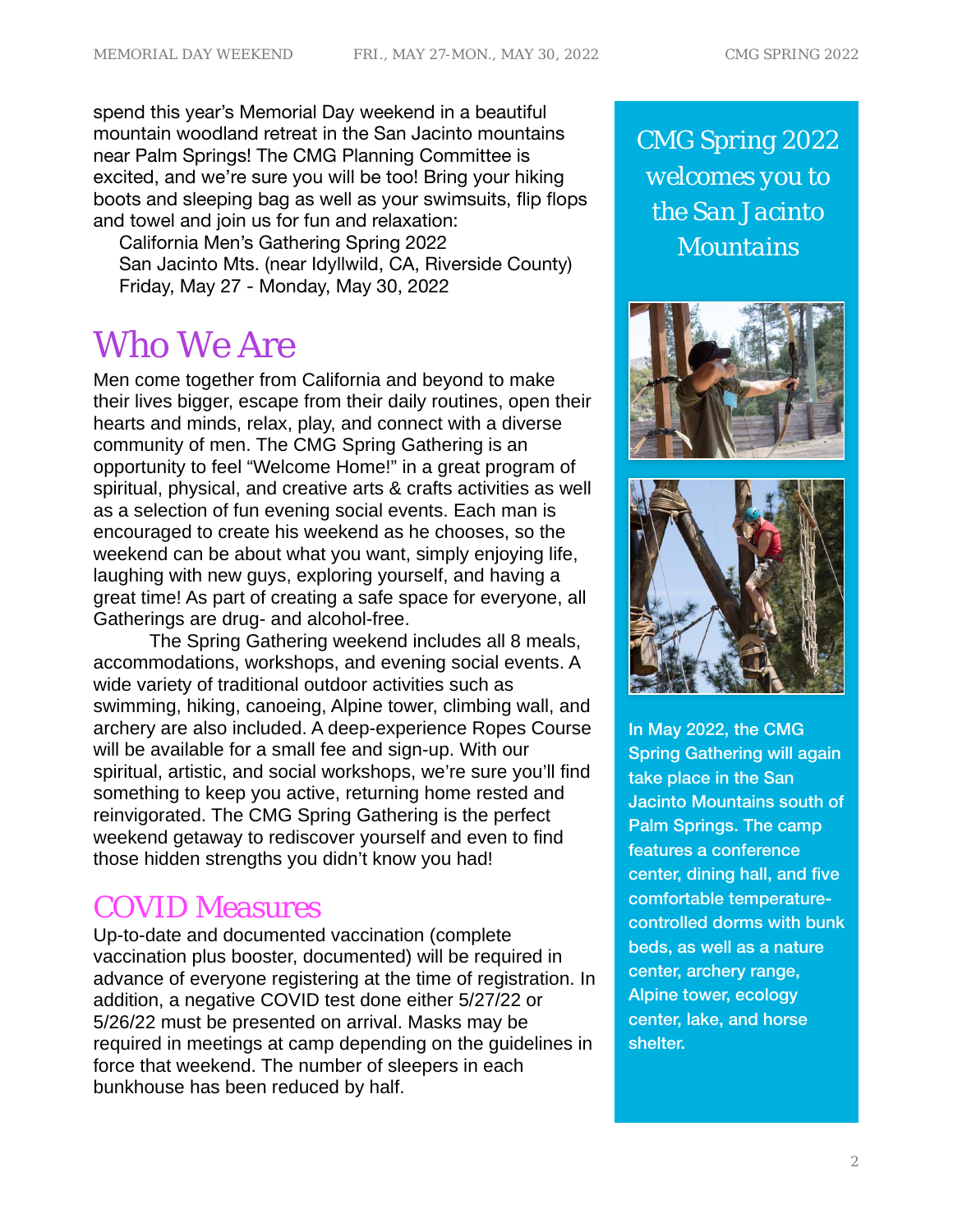# What I Need to Know

# 1. **MEET NEW MEN**

The men who attend CMG Gatherings (and our hundreds of local events) are a diverse group of varying ages, beliefs, religious traditions, and spiritual practices. We have differently-abled men and men from all cultural and ethnic backgrounds. While those attending Gatherings are mostly gay and bisexual, all men 18 years or older are welcome, including men who are straight, transmen, genderqueer, intersex, or gender-fluid.

# 2. **DISCOVER A SERENE PLACE**

The camp features a conference center, dining hall, comfortable temperature-controlled dorms with bunk beds, and inside bathroom facilities, as well as a nature center, archery range, Alpine tower, ecology center, canoeing lake, swimming pool, and horse shelter.





# 3. **SLEEPING —— REDUCED DENSITY IN THE BUNKHOUSES**

Basic, somewhat rustic dorm-style accommodations (twin and/or bunk beds) are included with your registration fee. No bedding is provided; we all bring our own. This time, only half the beds in each room will be occupied. We are reducing the density by half to allow more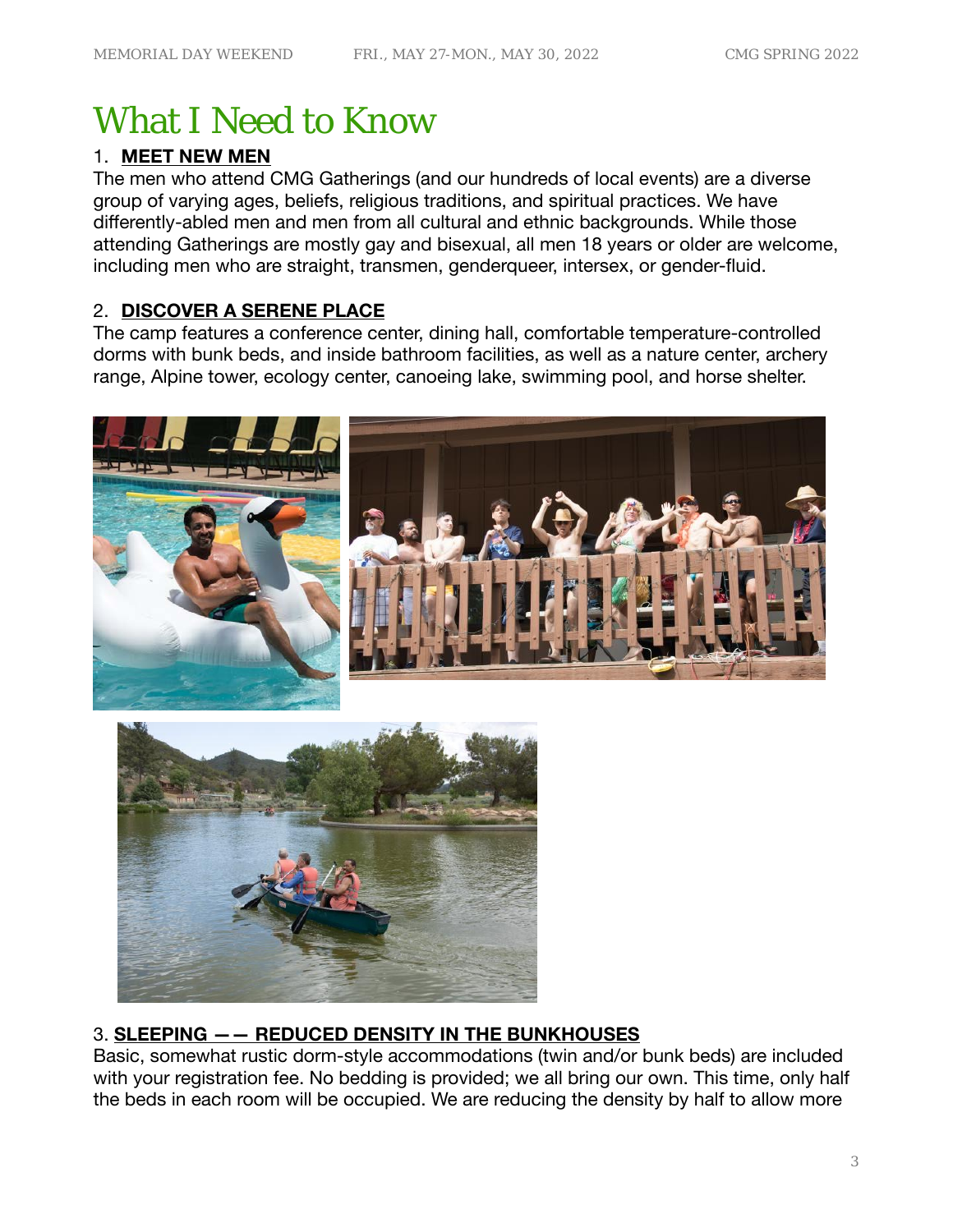

space in each cabin. Bunk rooms are multiple-person. The capacity of the camp using both upper and lower bunkbeds is 198, but we're reducing our maximum to 90. There are inside bathroom facilities in every bunkhouse. Except for those who

### **ACTIVITIES, WORKSHOPS, AND EVENTS**

We invite you to prepare and present a 90-minute workshop. The sign-ups to host a workshop will be done at camp. We invite you look at some of the activities that CMG men have offered in the past. We will also host 5 assemblies of everyone at camp during the weekend. There will be a variety of activities to choose from, and you can also relax by the lake or pool, take a nature walk, or just sit around talking with old and new friends! Possible workshop offerings include:

#### **Arts & Crafts:**

**Body Painting - Calligraphy** - **Comedy Improv** - **Loincloths, Costumes and Masks - Making and Using Dream Catcher** - **Modeling Clay - Tie-Dye** - **Watercolor** 

#### **Spiritual Workshops:**

**Body Image** - **Community Assemblies** - **Drumming Circle** - **Healing Through the Written Word** - **Heart Circles - Hypnosis** - **Meditation** - **Techniques for Dealing with Depression - Twelve-step Meetings**

#### **Social/Cultural:**

**Poetry Readings - Dating for Single Gay Men** - **The History of the CMG - Circle of Life**

#### **Sports & Recreation:**

**Alpine Tower/Climbing Wall** - **Archery** - **Canoeing** - **Foot Massage** - **Group Massage** -

**Hiking** - **Massage Exchange** - **Morning Yoga - Pool Aerobics** - **Pool Party - Square Dancing** - **Stretching** - **Swimming**

#### **Evening Social Events:**

"**Assassins"** - **Cards - Board Games** - **Evening Dance** - **Moonlight Stargazing** - **Movie Nights - Puppy Piles - Rainbow Sound Bath** - **Talent/No-Talent Show// Cabaret**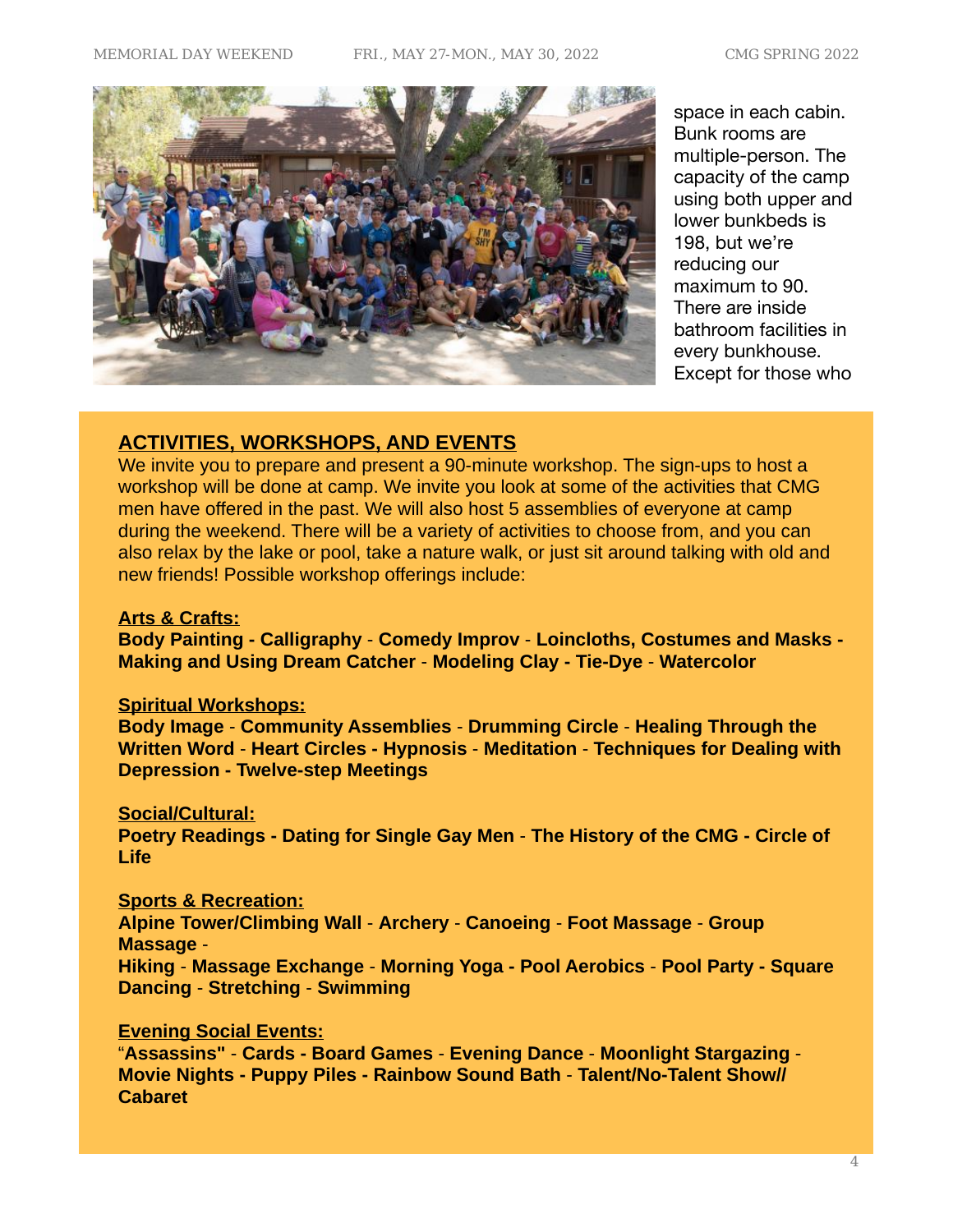sign up with special needs at registration, you choose your own bunks on a first-come, first-served basis. A number of accessible rooms are also available for men who require accommodations due to mobility issues. Indicate when registering if you need special accommodation. Tent camping and RV camping are also possible on a limited basis. Please mention this at registration.

**Room Upgrades** A limited number of semi-private rooms housing two each will be made available for an additional fee at registration. These rooms have their own doors, but not private bathrooms.



# 4. **PLAY & RELAX**

You are free to create the weekend you desire and need. You can participate in as many or as few of the activities as you choose!

# 5. **NUDITY**

Some of the workshops available are naked. In public areas and the swimming pool, clothing is required.

# 6. **SEX**

We are sex-positive at the CMG and we provide an intimacy area at the camp. To respect everyone's boundaries, we ask that if it seems like sex is about to happen, please take it to the designated intimacy area or in private accommodations.

# 7. **EXTRA CASH**

All accommodations and meals from Friday dinner, May 27 through Monday breakfast, May 30, are included. All regular activities are also included: swimming, hiking, canoeing, Alpine tower, and archery. You might want to bring cash for the Ropes Course.



# 8. **CELL PHONE & INTERNET SERVICE**

Electronic devices are welcome. Please keep it private. Excuse yourself politely to make/ take calls, etc. Public usage may be appropriate (e.g., taking notes, setting up reminders). Workshop leaders and/or Planners will elaborate on usage boundaries prior to the start of the session. Electronics usage may be challenged. Please use it as a teachable moment for both.

# 9. **DINE**

The camp chef is excited to prepare the upgraded menu for the weekend. For example, some of the planned breakfast dishes include stuffed bell peppers and waffle bar; dinner dishes include rosemary-citrus roasted chicken, white fish *en papillote.* Definitely not the camp food from your childhood!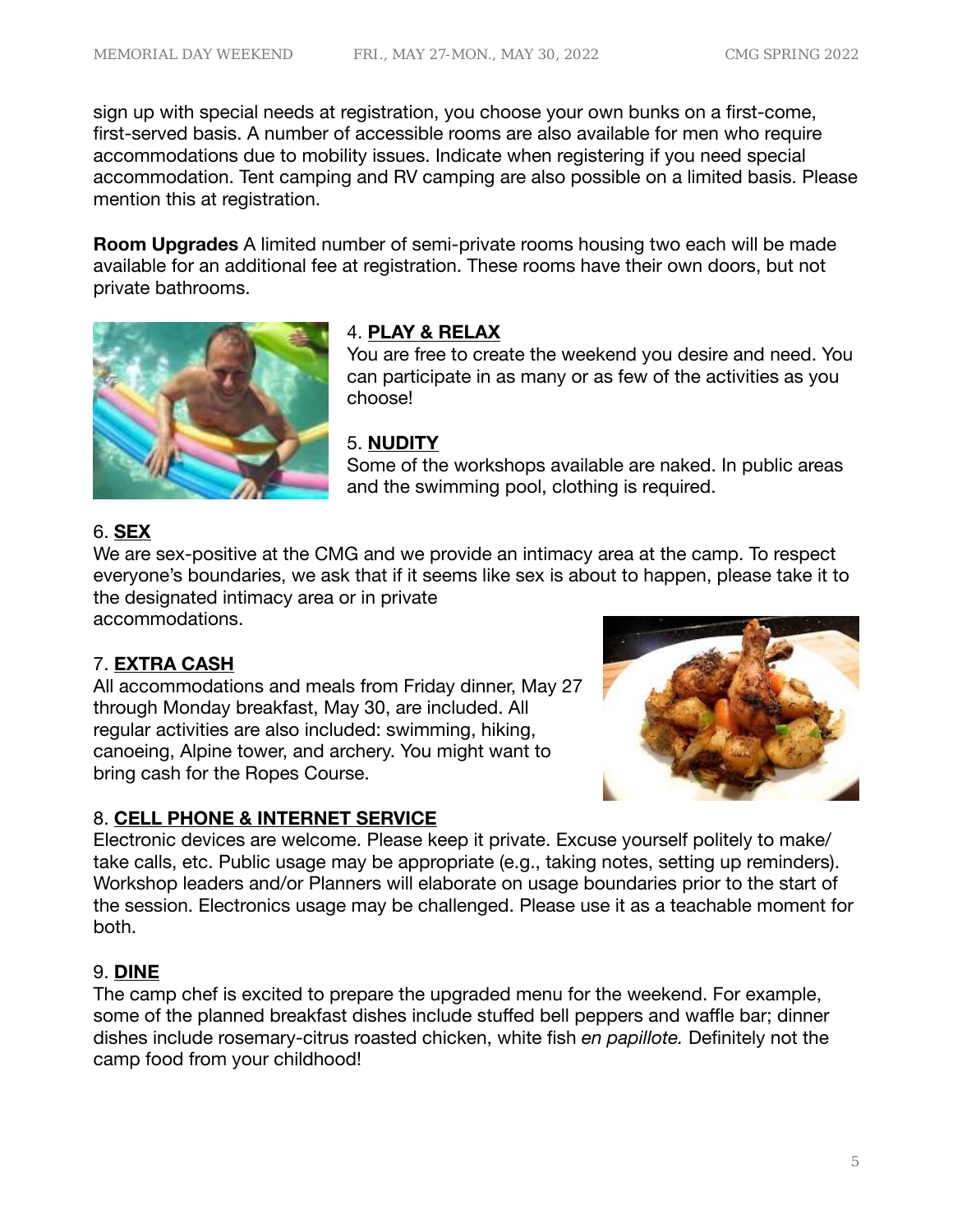### 10. **BE A BUDDY AND VOLUNTEERISM**

Be a Buddy! A buddy is a man who has been to a CMG Gathering and is willing to share his



thoughts and experiences with a first-timer, or anyone wanting an extra connection. If you would like a buddy, or to be a buddy, check the buddy option when you register. Buddy training will be available, so don't think you have to know everything in advance to be a buddy! There will also be many other ways to volunteer during the weekend. We'll

need help to greet men at meals and events, as well as to set up and break down rooms. Everyone chips in, and that's what makes it work!

# 11. **TO SPORT OR NOT TO SPORT**

Even if you're not all that into sports, you will DEFINITELY have fun at the Spring Gathering! We have a varied array of spiritual, cultural, and artistic workshops that you can participate in. Or you can simply spend an afternoon at the lake, take a walk with a new friend, or lounge at poolside as you watch the sun go down. It's up to you!

# 12. **ARRIVE**

The camp for the Spring Gathering is located in the beautiful San Jacinto Mountains near Palm Springs. Ridesharing is strongly encouraged, especially since parking is limited at the camp. Choose your Rideshare preference when registering. Driving directions will be provided to registered men prior to the Gathering. For those flying in, use Palm Springs International Airport (PSP).



# 13. **START & FINISH**

Check-in begins Friday, May 27, at 4pm. Unless you have been specifically assigned to early volunteer work, please do NOT arrive before 4pm Friday. Only designated set-up personnel will be allowed to arrive early. The Gathering will end on Memorial Day Monday, May 30 at 11am.

"What's great about CMG is that it allows for opportunities for people to grow as individuals and do things that they wouldn't do elsewhere." "There's a feeling of happy accidents…; it's a safe space to explore and risk and try new things that I would never try in another space." "In the six years of CMG Gatherings that I have attended, I have made lifelong friends, both young and old, and I cherish the kindness and wisdom of everyone that I now call family. Each time I attend a Gathering, I rediscover wonderful new things about myself and about the men in CMG."